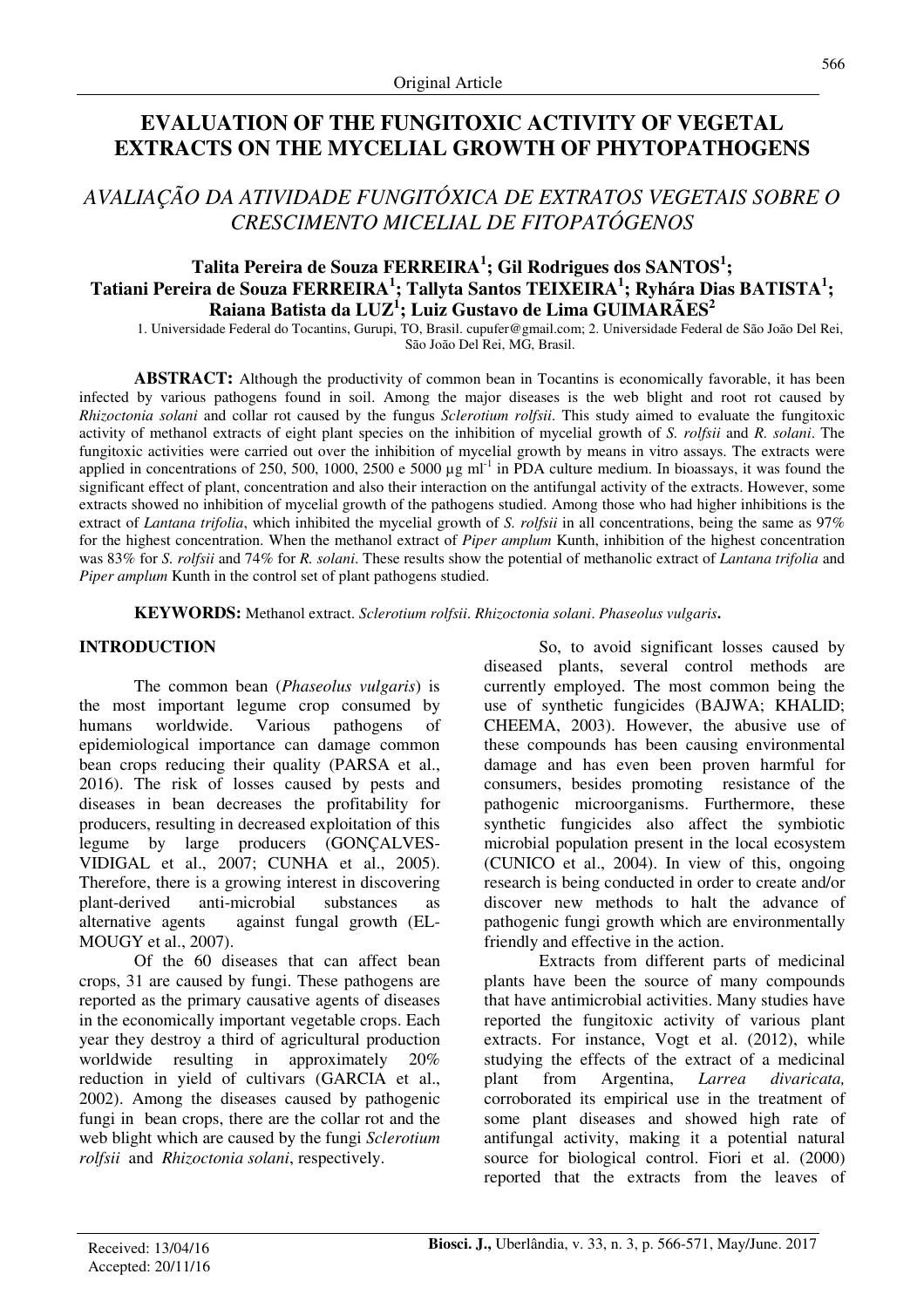Evaluation of the fungitoxic… FERREIRA, T. P. S. et al.

*Eucalyptus citriodora* inhibited the mycelial growth of the pathogenic fungus *Didymella bryoniae*, while the plant extract of *Achillea millefolium* inhibited the germination of spores of the same fungus. Also in this work, the plant extract *Ageratum conyzoides* both inhibited the growth of mycelial and spore germination of the fungus *Didymella bryonae.*

Given the above, this work aimed to study the fungitoxic activity of methanol extracts of eight plant species on the inhibition of mycelial growth *Sclerotium rolfsii* and *Rhizoctonia solani*, in order to develop alternative and effective means to control the collar rot, web blight and root rot caused by these pathogens in the culture of the common bean.

#### **MATERIAL AND METHODS**

#### **Collection and extraction of vegetal plant extracts**

Eight plant species were studied: 'sucupira' (*Pterodon emarginatus*), 'mastruz' (*Chenopodium ambrosioides*), mint (*Mentha piperita*), terramycin (*Alternanthera dentata*), 'negramina' (*Siparuna guianensis* Aublet), pepper (*Piper amplum* Kunth), 'camará' (*Lantana trifolia* L.) and 'grandiúvad'anta' (*Psychotria leiocarpa* Cham. Et Schlechtend). After harvesting, the plant material was sent to the Chemistry Laboratory on the UFT Campus in Gurupi, where they underwent drying and processes to obtain the extracts. The leaves were dried in the shade at room temperature and subsequently were cut and submitted to extraction with cold methanol. Thirty grams of dried leaves were used with 1.5 liters of solvent for each extraction for a period of 7 days. After this period, the mixture was filtered and evaporated under reduced pressure to obtain the extracts (COSTA et al., 2008).

#### **Isolation of fungi used in biological assay**

The pathogens *S. rolfsii* and *R. solani* were isolated from plants of the common bean *Phaseolus vulgaris* with symptoms of the disease (collar rot and root rot) as follows: plant parts with symptoms of the disease were cut and washed in water. Then these pieces were surface sterilized by successive immersion in 70% ethanol for 30 seconds, a solution of 1% sodium hypochlorite for 40 seconds and three times in demineralized water. After being washed several times, they were transferred with sterile tweezers to a Petri plate containing 15 ml of PDA culture medium (Potato Dextrose Agar) and 1 mg of ampicillin. Daily, the Petri dishes were monitored and fungal colonies that showed no contaminants were transplanted into new plates with the same culture medium (VALADARES et al. 2008).

#### **Experimental design and biological activity**

Isolated pure cultures of plant pathogens *S. rolfsii* and *R. solani* that were 7 days old were separately tested to evaluate fungitoxicity. Bioassays were conducted by adding to the PDA culture medium  $(Sigma-Aldrich^{\circledast})$ , ), aqueous solutions of methanol extracts from the eight lyophilized medicinal plants, examined in appropriate volumes to obtain concentrations of 250, 500, 1000, 2500 and 5000  $\mu$ g mL<sup>-1</sup>, equally for each microorganism. With the medium already poured into Petri dishes, discs of agar-mycelium of 5 mm diameter made of pure cultures of fungi were inoculated on the surface of each culture with their respective treatments. Subsequently, the plates were sealed with plastic film and incubated in a growth chamber (25  $\pm$  1 °C) and exposed to a photoperiod of 12 hours. To estimate the efficiency of the treatments, the diameter of each of the colonies was measured during the mycelial growth and compared to that of absolute witness. It was observed that it completely covered the surface of the medium. The radial growth was measured with calipers in two orthogonal axes to each other by calculating an average for each plate. The experimental design was completely randomized with three replications. Treatments were arranged in a factorial scheme 2 x 8 x 5 for evaluation as antifungal activity being constituted by combinations of the eight plant species, two pathogenic fungi and concentrations of extracts. Analysis of variance was carried out to check the effects of treatments, using regression analysis to assess the percentage of inhibition of mycelial growth of phytopathogenic fungi, in relation to concentration using the statistical program SISVAR.

#### **RESULTS AND DISCUSSION**

According to the results of the assessment of the fungitoxic activity of plant extracts from eight plant species studied, there was a significant effect on plant factors, concentration, and also the interaction of these factors on antifungal activities presented by the extracts and applied to each test performed. Through this interaction, we observed the existence of a variation of antifungal activity, depending on the extract of each plant and the concentration of each. The values of antifungal activity in the plant extracts in relation to their concentrations are assessed by inhibition assay in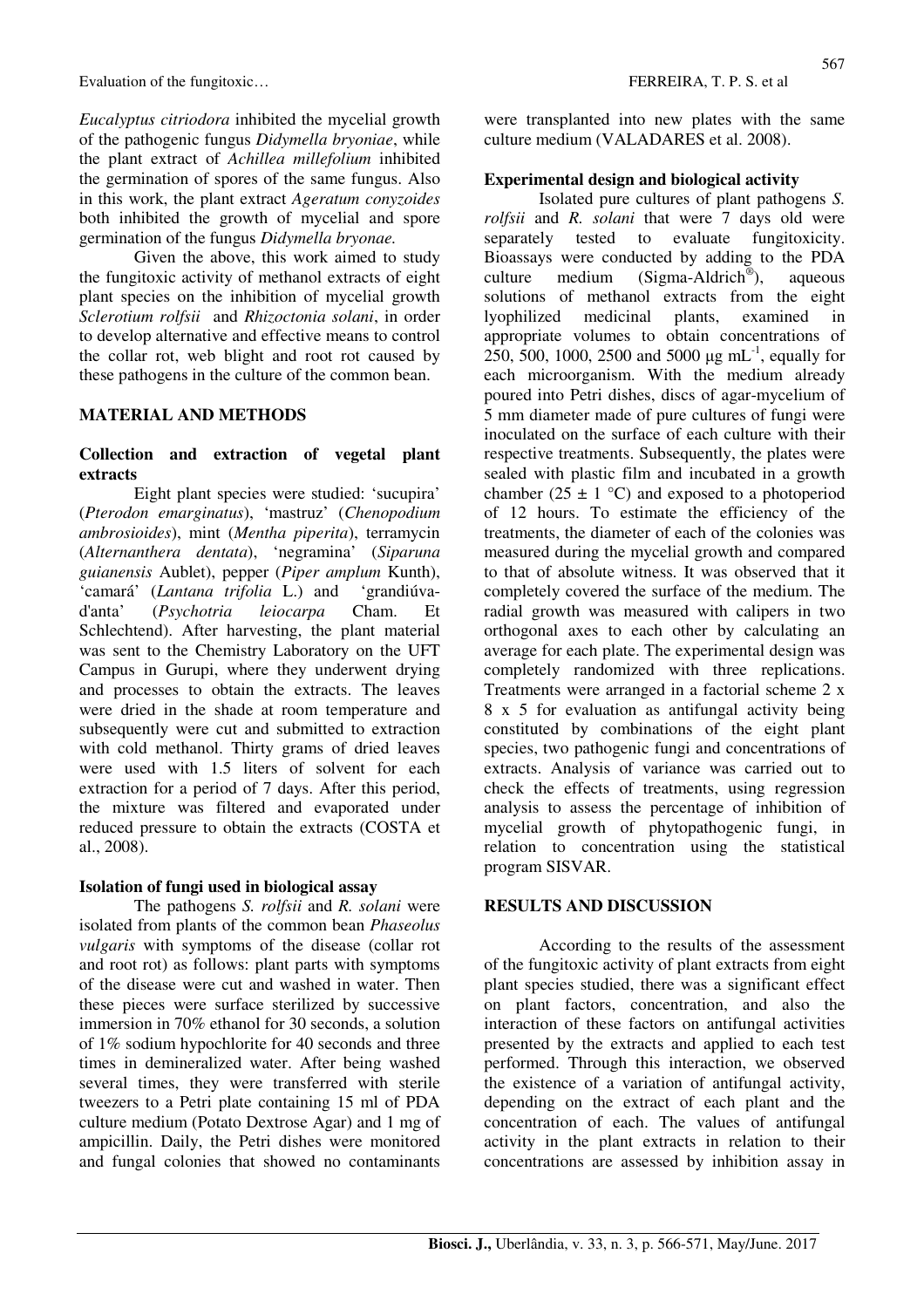percentages for the two fungi *S. rolfsii* and *R. solani* are shown in Figure 1.



Figure 1. Fungitoxic activity of the methanol extracts of the ten plant species on mycelial growth of pathogenic fungi *Sclerotium rolfsii* and *Rhizoctonia solani*. A: *Piper amplum*; B: *Lantana trifolia*; C: *Mentha piperita*; D: *Chenopodium ambrosioides*; E: *Psychotria leiocarpa*; G: *Siparuna guianensis*; H: *Pterodon emarginatus*; I: *Alternanthera dentata*.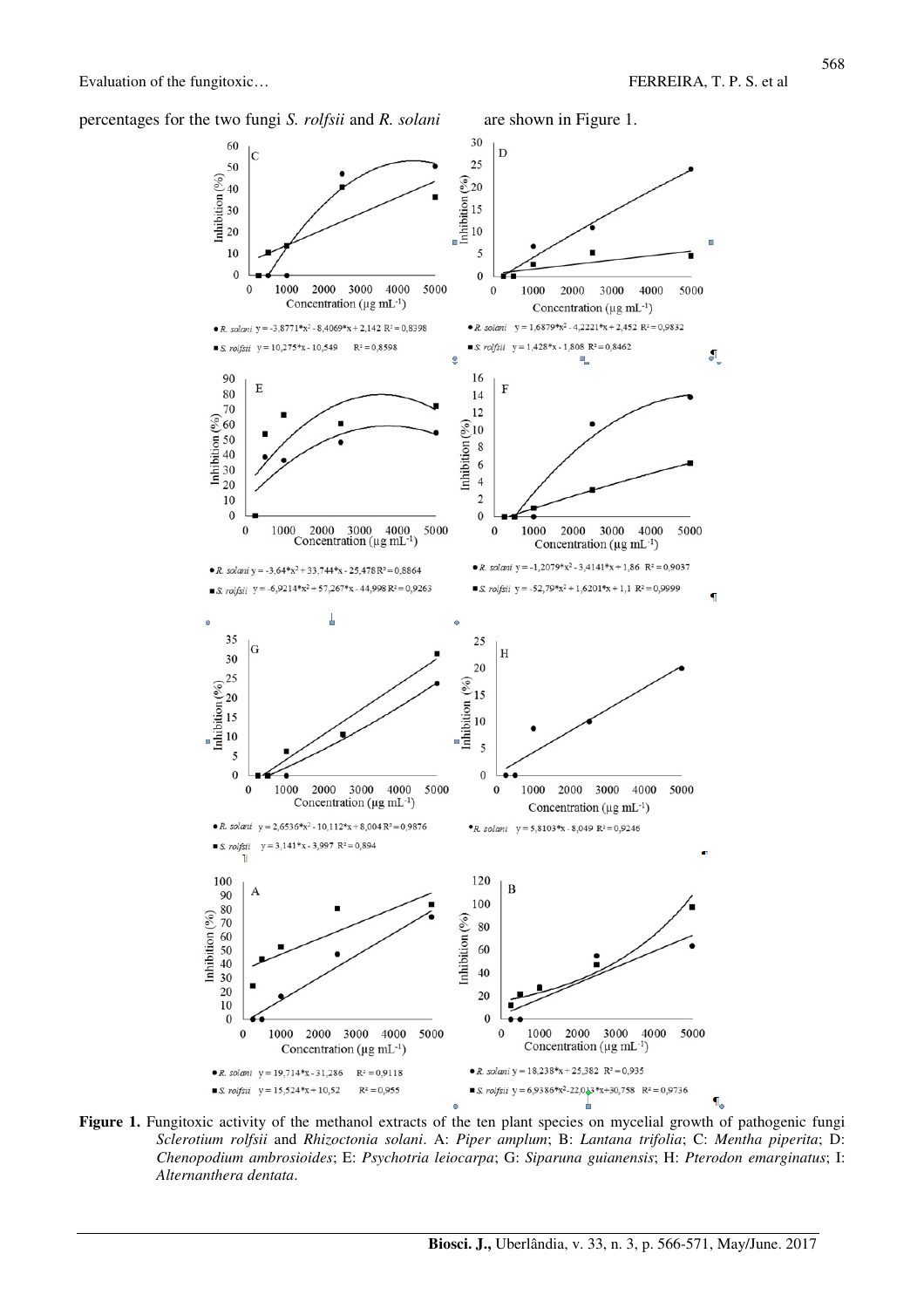Evaluation of the fungitoxic… FERREIRA, T. P. S. et al.

The effect of the extract *L. trifolia* (Figure 1B) against *R. solani* was observed when the witness completely covered the Petri dish. The mycelial growth was reduced at concentrations of 1000, 2500 and 5000  $\mu$ g ml<sup>-1</sup>, and there was inhibition at the highest concentration of 64%. Already with the fungus, *S. rolfsii*, the methanol extract showed this inhibitory effect at all concentrations used. An inhibition of 97% was observed in the highest concentration.

Likewise, the extract of *Psychotria leiocarpa* (Figure 1E) significantly reduced the growth of mycelia of both fungi studied. The inhibition was verified from concentration of 5000  $\mu$ g ml<sup>-1</sup>, while the highest concentration obtained 72% mycelial inhibition in *S. rolfsii* and 55% in *R. solani*. When these same fungi were exposed to the extract *Piper amplum* (Figure 1A), inhibition of the highest concentration was 83% for *S. rolfsii* and 75% for *R. solani*, considering the inhibitions were observed from lower concentrations.

According to the regression analyses for the two pathogenic fungi, mycelial inhibition in relation to concentrations of methanol extracts of *L. trifolia*  (Figure 1B) and of *P. leiocarpa* (Figure 1E), which follow equations of the second order. Already having considered the concentrations of the extract of *P. amplum* (Figure 1A), which follow equations of the first order.

The assessment of the potential fungitoxic plant extract *A. dentata* (Figure 1H), showed no effect on the inhibition of mycelial pathogen *S. rolfsii*. On the other hand, the pathogen *R. solani* was sensitive to all extracts of plants assessed. But some extracts even at the highest concentration showed lower percentage inhibition of mycelial growth even though the extracts; *P. emarginatus* (Figure 1G), *C. ambrosioides* (Figure 1D), *S. guianensis* (Figure 1F) and *A. dentata* (Fig. 1H), exhibited the following activities: 24, 24, 14 and 20%, respectively. Considering the fact that concentration varies according to the regression analyses, the mycelial inhibition of these extracts followed equations of the second degree, except for the inhibitions caused by the different concentrations of the extract *A. dentata* (Figure 1H), which followed an equation of first degree. The extracts of *M. piperita* (Figure 1C), *C. ambrosioides* (Figure 1D), *S. guianensis* (Figure 1F) and *P. emarginatus* (Figure 1G) also had no significant effects on the inhibition of mycelial growth of phytopathogenic fungus *S. rolfsii,* since before their concentration was increased, the mycelial growth of this microorganism was inhibited by 36, 4, 6 and 10%, respectively. However, the methanol extract of *M. piperita* (Figure 1C) on *R. solani* showed a significant inhibition of 51% at its highest concentration.

Many studies have presented results which corroborate those found in this work, as conducted with plant extracts of *Ocimum basilicum* (basil), *Ruta graveolens* (rue), *Baccharis trimera* (gorse), which showed antifungal activity on *Rhizoctonia solani, Sclerotium rolfsii, Alternaria alternata, Phythophtora sp*. and *Colletotrichum graminicola* (STARGALIN et al., 1999). Significant effects were observed in a concentration of 1% applied to the turmeric extract which has led to a greater than 50% inhibition of growth of *Fusarium oxysporum* (61%) and *R. solani* (61%) (AMARAL; BARA, 2005). Thangavelu et al. (2004) showed that extracts of *Solanum torvum, Jatropha glandulifera* and *Emblica officinalis* were highly inhibitory to mycelial growth of *Colletotrichum musae,* such inhibitions being directly related to the concentration factor. Extracts of leaves and seeds of *Pithecellobium dulce* had fungitoxic effects in more than 50% mycelial growth and sporulation of *Botrytis cinerea, Penicillium digitatum* and *Rhizopus stolonifer,* the strawberry fruit (BAUTISTA-BAÑOS et al., 2003).

### **CONCLUSIONS**

Among the methanol extracts of the plants studied, the one showing the best antifungal effect on mycelial growth of the fungus *S. Rolfsii* was the methanol extract of the plant *L. trifolia* with inhibition of 97%.

For *R. Solani,* the methanol extract of *P. amplum* showed the best result among all extracts evaluated, inhibiting 75% growth of mycelia. Furthermore, observing the percentages of inhibition of the two fungi in general, *S. rolfsii* was more resistant to plant methanol extracts than all pathogens studied.

These results show that the potential of methanol extracts for *L. trifolia* and *P. amplum* in the control group of plant pathogens studied. However, it is necessary to conduct further studies employing fractionation on the extract, for identification of molecule(s) performing such activities.

### **ACKNOWLEDGEMENTS**

This work was supported by the Conselho Nacional de Desenvolvimento Científico e Tecnológico – CNPq – Brazil.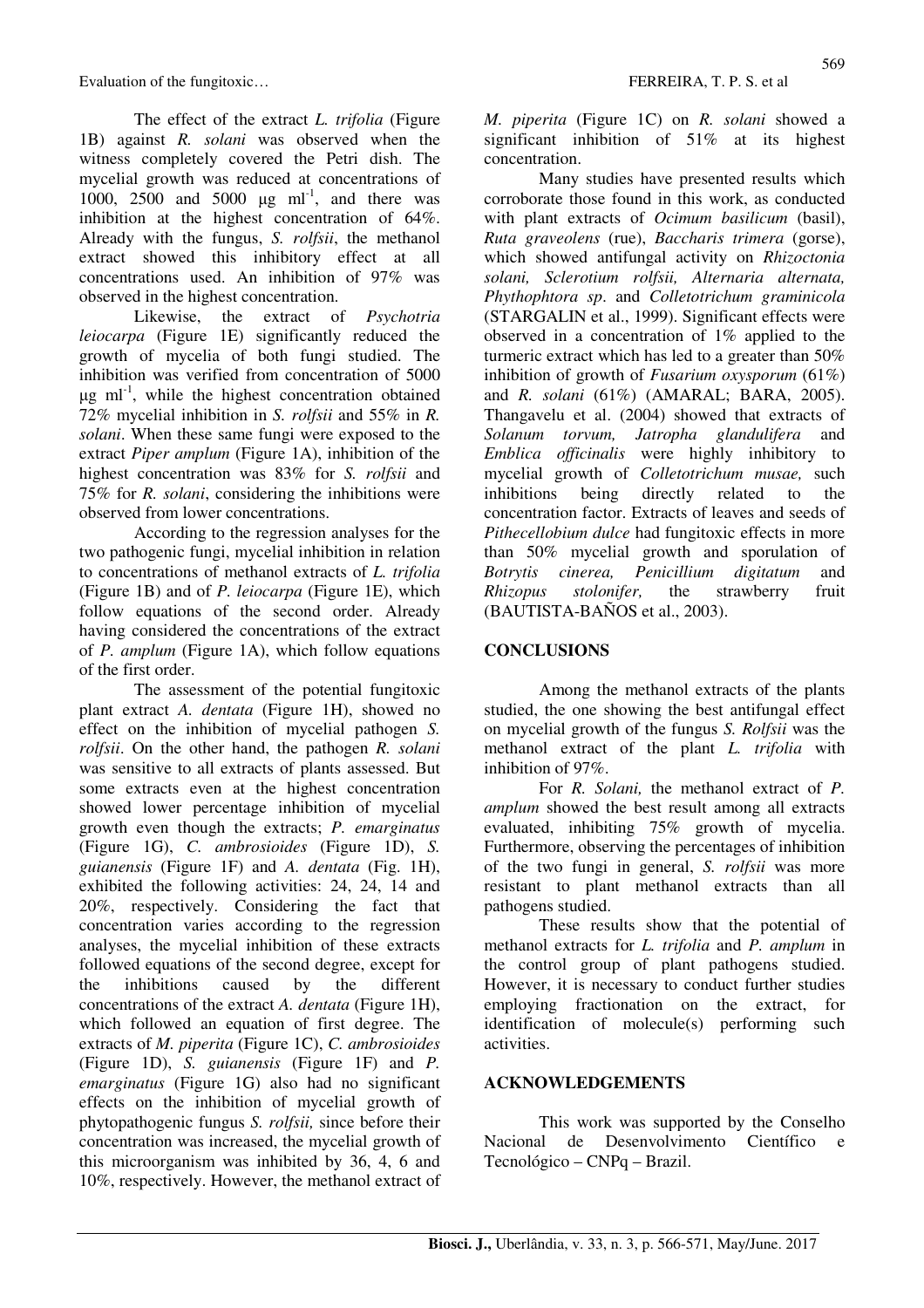**RESUMO:** Apesar da produtividade do feijão comum no Tocantins ser economicamente favorável, o mesmo pode ser infectado por vários patógenos habitantes do solo, dentre as principais doenças encontra-se a mela e a podridão radicular causadas pelo fungo *Rhizoctonia solani* e a podridão do colo causada pelo fungo *Sclerotium rolfsii.* Este trabalho teve como objetivo avaliar a atividade fungitóxica dos extratos metanólicos de oito espécies vegetais sobre a inibição do crescimento micelial de *Sclerotium rolfsii* e *Rhizoctonia solani*. As atividades fungitóxicas foram realizadas perante a inibição do crescimento micelial por meio de ensaios *in vitro*, sendo os extratos aplicados nas concentrações de 250, 500, 1000, 2500 e 5000 µg ml<sup>-1</sup> em meio de cultura BDA. Observou-se o efeito significativo dos fatores planta, concentração e também da interação destes sobre as atividades fungitóxicas. No entanto, alguns extratos não apresentaram inibição do crescimento micelial dos fitopatógenos estudados. Entre os que apresentaram maiores inibições encontra-se o extrato de *Lantana trifolia*, que inibiu o crescimento micelial do *S. rolfsii* em todas as concentrações, sendo o mesmo de 97% para a maior concentração. Já a concentração mais elevada do extrato metanólico de *Piper amplum* apresentou inibição de 83% sobre o crescimento micelial de *S. rolfsii* e 74% sobre o crescimento micelial de *R. solani*. Tais resultados evidenciam a potencialidade dos extratos metanólicos das folhas de *Lantana trifolia* e de *Piper amplum* no controle dos fitopatógenos estudados.

**PALAVRAS-CHAVE:** Extrato metanólico: *Sclerotium rolfsii*. *Rhizoctonia solani.* Atividade fungitóxica.

#### **REFERENCES**

AMARAL, M. F. Z. J.; BARA, M. T. F. Avaliação da atividade antifúngica de extratos de plantas sobre o crescimento e fitopatógenos. **Rev. Eletr. de Farm.**, Goiânia, v. 2, (Supl.), n. 2, p. 5- 8, 2005.

BAJWA, R.; KHALID, A.; CHEEMA, T. Antifungal activity of allelopathic plant extracts III: growth response of some pathogenic fungi to aqueous extract of *Parthenium hysterophorus*. **Pak. J. Plant Pathol**. New York, v. 2, n. 3, p. 145-156, 2003.

BAUTISTA-BAÑOS, S.; GARCÍA-DOMÍNGUEZ, E.; BARRERA-NECHA, L. L.; REYES-CHILPA, R.; WILSON, C. L. Seasonal evaluation of the postharvest fungicidal activity of powders and extracts of huamuchil (*Pithecellobium dulce*): action against *Botrytris cinerea*, *Penicillium digitatum* and *Rhizopus stolonifer* of strawberry fruit. **Postharvest Biol. Tec.**, Washington, v. 29, p. 81–92, 2003.

COSTA, F. J.; BANDEIRA, P. N.; ALBURQUERQUE, M. R. J. R.; PESSOA, O. D. L.; SILVEIRA, E. R.; BRAZ-FILHO, R. Constituintes químicos de *Vernonia chalybaea* Mart. **Quim. Nova**, São Paulo, v. 31, n. 7, p. 1691-1695, 2008.

CUNHA, J. P. A. R.; TEIXEIRA, M. M.; VIEIRA, R. F. Avaliação de pontas de pulverização hidráulicas na aplicação de fungicida em feijoeiro. **Cienc. Rural**, Santa Maria, v. 35, n. 5, p. 1069-1074, 2005. https://doi.org/10.1590/S0103-84782005000500013

CUNICO, M. M.; CARVALHO, J. L. S.; SILVA, V. C.; MONTRUCCHIO, D. P.; KERBER, V. A.; GRIGOLETTI JÚNIOR, A.; AUER, C. G.; MIGUEL, M. D.; MIGUEL, O. G. Avaliação antifúngica de extratos obtidos de *Ottoniamartiana* Miq. (Piperaceae) sobre três fitopatógenos. **Arq. Inst. Biol.**, São Paulo, v. 71, (Supl.), p. 1-749, 2004.

EL-MOUGY, N. S.; EL-GAMAL, N. G.; ABDEL-KADER, M. M. Control of wilt and root rot incidence in *phaseolus vulgaris* L. by some plant volatile compounds. **J. Plant Prot. Res.**, v. 47, n. 3, p. 255-265, 2007.

FIORI, A. C. G.; SCHWAN-ESTRADA, K. R. F.; STANGARLIN, J. R.; VIDA, J. B.; CRUZ, M. E. S.; PASCHOLATI, S. F. Antifungal activity of leaf extracts and essential oils of some medicinal plants against *Didymella bryoniae*. **J. Phytopathol.**, Malden, v. 148, p. 483-487, 2000.

GARCIA, L. C.; JUSTINO, A.; RAMOS, H. H. Análise da pulverização de um fungicida na cultura do feijão em função do tipo de ponta e do volume aplicado. **Bragantia**, Campinas, v. 61, n. 3, p. 291-295, 2002. https://doi.org/10.1590/S0006-87052002000300011